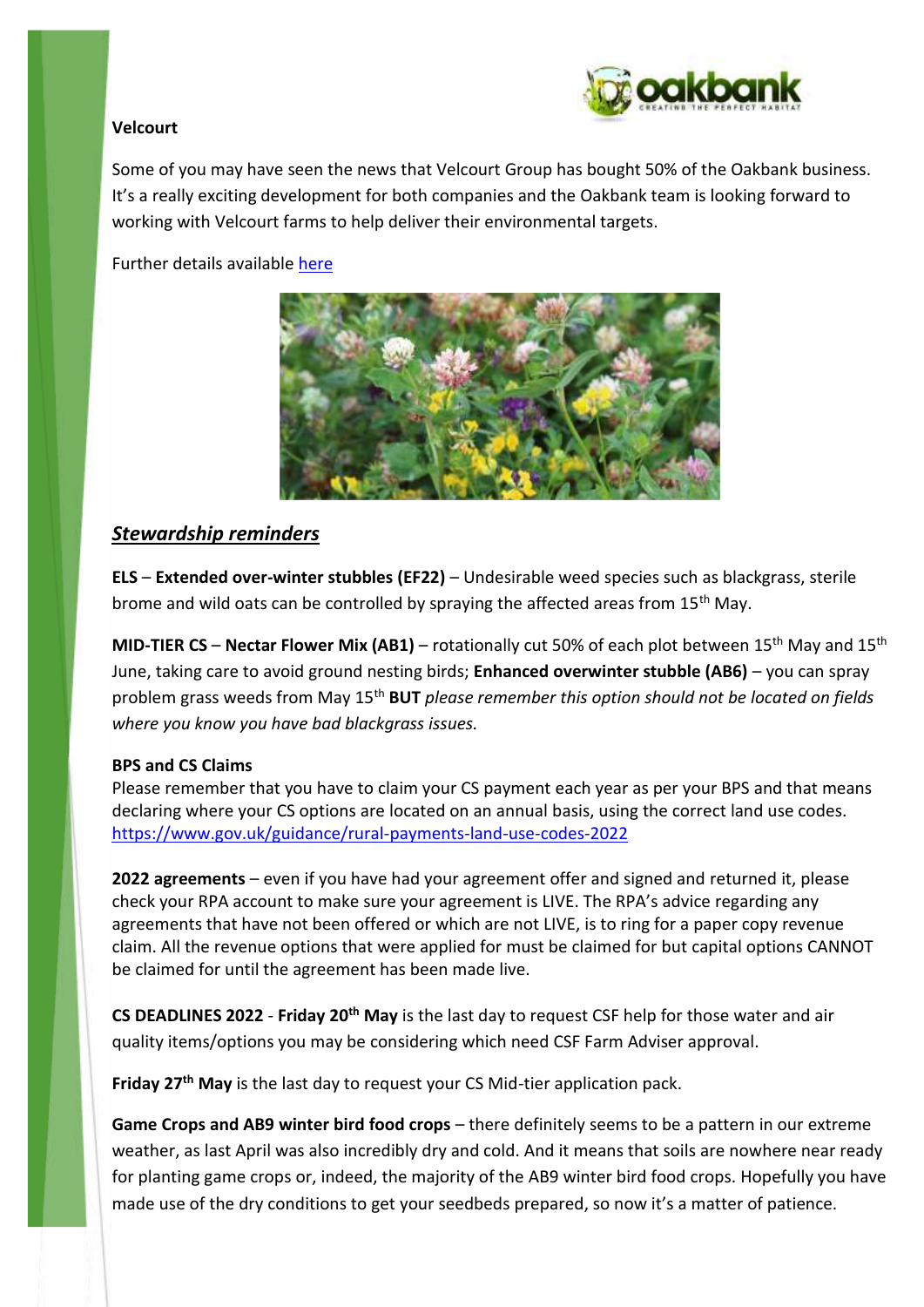

Patience to allow your weeds to germinate and patience to allow the soils to warm up significantly (ideally 14°C) before considering drilling. For many of you this won't be until early June so please hold your nerve! Remember to get the majority of the crop's fertilizer requirement in the seedbed before drilling. Game crops have a short growing season and need easily available nutrients to help them grow.

**GWCT Partridge mix** – unfortunately the perennial rye (secale multicaule), which we use in the GWCT mix as one of the cereal components, has been held in Hungary due to the on-going war in Ukraine. The Hungarian government has stopped the export of all cereal seeds from a food security point of view (perhaps our government should take note). Sadly it means there won't be any perennial rye in this year's mixes. We have increased the triticale and kale to compensate but it does mean there won't be any cereal in the second year of the crop, which is a shame. Provided the kale, teasel and chicory all establish well it's not a problem from a CS option point of view.

# **Catch, Cover and Companion Crops**

We are already taking a number of orders for cover and companion crops as we expect some species to run short as harvest approaches, particularly legumes. Please give Ian or Tom a call to discuss your requirements as soon as possible so we have a full range of options available. We are very happy to create a bespoke mix to suit your situation, rotation and budget.

For any of you that normally use Stubble Turnips for grazing, we know these are in very short supply. An excellent alternative is Smart Radish, either on its own or in a mix. It has been bred specifically to provide forage and to improve soil.